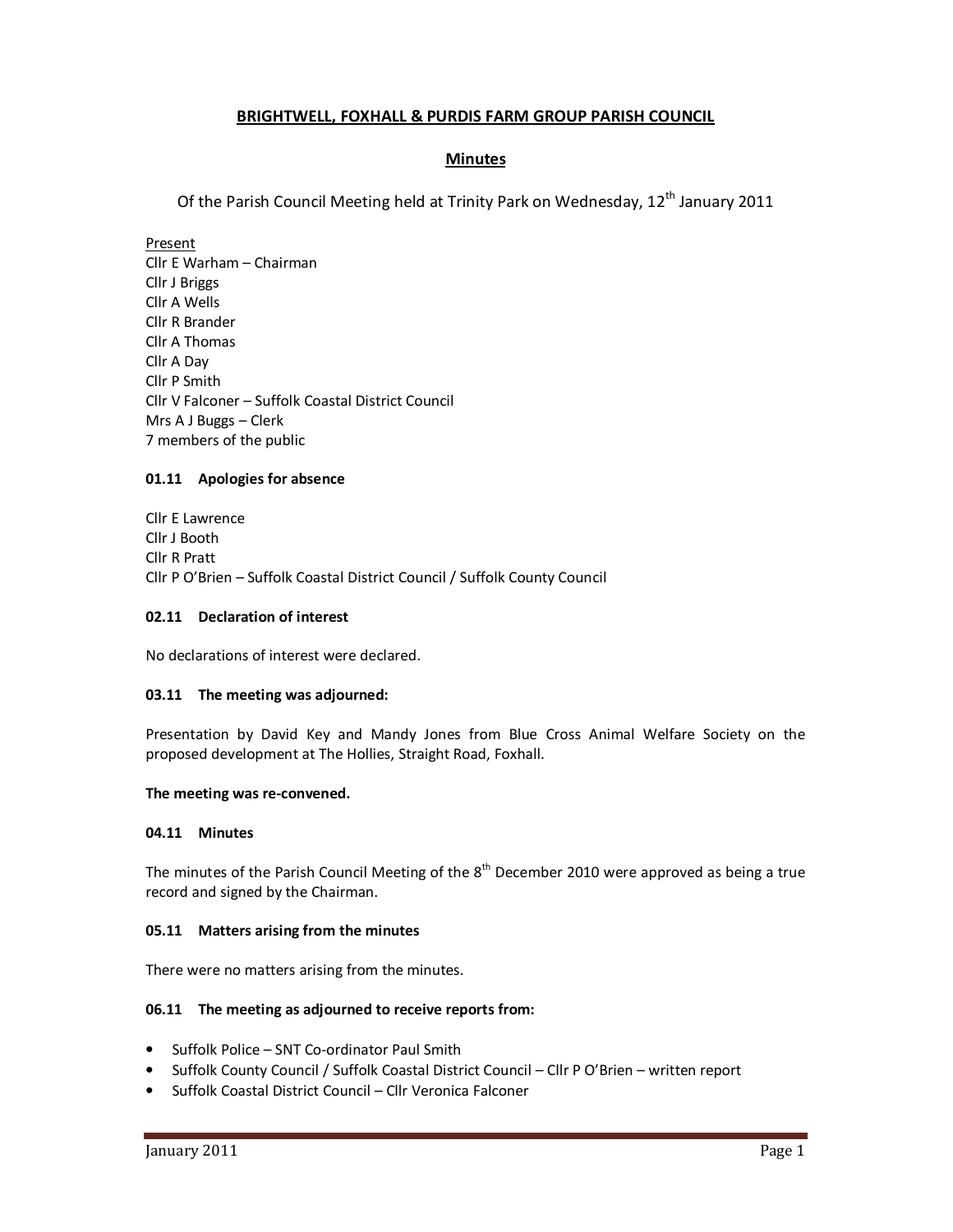## **The meeting was re-convened.**

# **07.11 Clerk's Report**

The Clerk's report had previously been circulated and it was agreed that some of the items should be discussed as per the agenda.

# Register of Electors 2010/2011

The Register of Electors for the three parishes has now been received from Suffolk Coastal District Council.

## The Suffolk Foundation

Grant funding is available for community and voluntary groups in Suffolk and the Suffolk Foundation is seeking applications to its existing and new funds. The Parish Council might like to consider whether there are any groups within the parishes who might be interested in applying.

## LDF Reviewed Core Strategy Consultation – Additional Leaflet

Additional leaflets have been received from SCDC which should have been distributed to every home and business across the district. Unfortunately this has not happened and SCDC are asking to make parishioners aware of this consultation by placing leaflets in local public places ie libraries etc.

## **08.11 Sewage pumping station adjacent to 119 Bucklesham Road**

Cllr Warham reported that the work on the sewage pumping station had now been completed. As previously circulated a letter had been received from Dr Therese Coffey MP regarding statutory consultees who must be consulted on relevant planning applications. Dr Coffey said that a careful review is being carried out on planning permission.

# **09.11 Sainsbury's roundabout complaint Yellow Hatchings – Sainsbury's roundabout**

No further feedback had been received concerning Sainsbury's roundabout complaints. It was agreed that the Clerk should follow this up with Ipswich Borough Council and report back to the next meeting.

## **10.11 Murrills Road Play Area**

The Clerk reported that SCDC had advised that the play area had been adopted in 2008.

# **11.11 Parish Plan**

It was agreed that this item should be deferred until the next meeting.

# **12.11 Lay-by A1156**

The Clerk reported that she had received a reply from Jason Skilton Suffolk County Council stating that the lay-by is designed for the purpose of accommodating parked vehicles including HGV overnight and that the lay-by was there before the properties were built.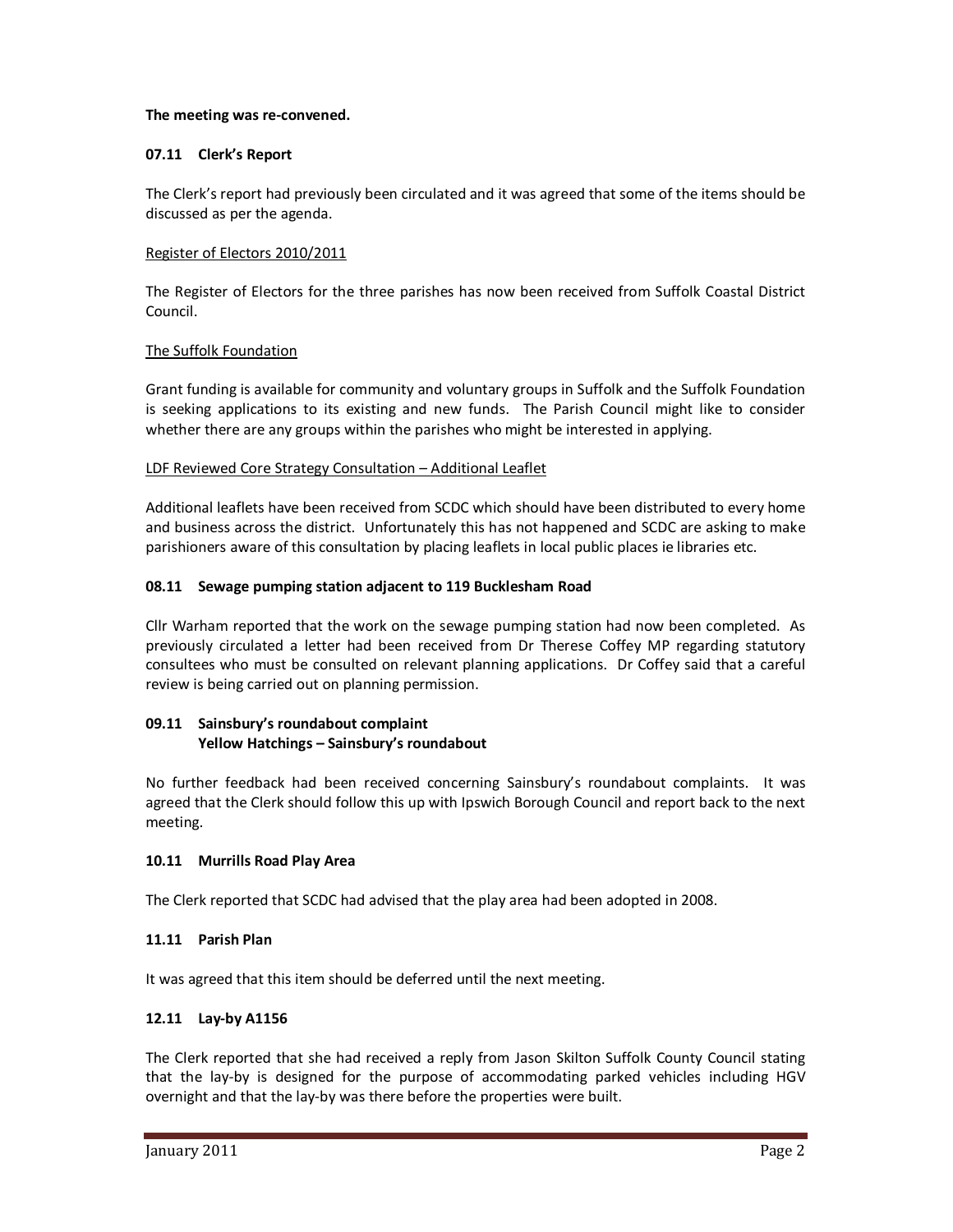PC Paul Smith stated that he would get in touch with Jason Skilton to discuss the matter. It was agreed the Cllr Warham should raise this issue at the Police Tasking Meeting in January. PC Paul Smith said that he would try and get Jason Skilton to attend the meeting to answer any questions.

# **13.11 Purdis Farm Railway Noise**

The Clerk reported that a letter had bee received from Jenny Lockington Environmental Health Officer Suffolk Coastal District Council stating that although the Environmental Protection Team has a duty to investigate complaints of statutory nuisance there are exemptions to statutory nuisance action and one of these is under the Railways Act 1993. Therefore, it would not be appropriate to measure noise levels with the intention of comparing them to specific figures. Furthermore, the Council does not provide a service for installing noise monitoring equipment when it is not part of their investigations. The letter went on to say that the Parish Council may wish to inform the residents that they could employ a private noise consultant to take noise readings and interpret this data. It was agreed that the Clerk should send a copy of the letter to the two residents who had lodged a complaint with the Parish Council for comments.

It was agreed that Cllr Day should write a letter to the Evening Star to see if it generates responses from other member of the public.

# **14.11 Trees – Felixstowe Road**

The Clerk reported that a letter had been received from Martin Minta Suffolk Coastal District Council and it was agreed that Cllr Thomas should be approached for his views. Cllr Day and Cllr Wells agreed that it is unlikely that TPOs would be granted on the wood. It was agreed that the Clerk should contact the Archeological Unit at Suffolk County Council concerning the protection of the ancient tomb which is situated in the wood and how this would affect any potential development.

# **15.11 Cars Parked in the Service Road Felixstowe Road (opposite John Banks Honda Garage)**

The Clerk reported that she had received a letter from John Banks (Honda) stating that that they would now be able to alleviate the volume of cars parked in the service road by parking as many vehicles as possible in compound storage space during their quieter months. Further staff will also be encouraged to use the lay-by near to Bob Spalding Marine. It was agreed that the Clerk should send an acknowledgement to the letter.

# **16.11 Valley Works**

The Clerk reported that she had received an email from Patsy Dobson Planning Officer Suffolk Coastal District Council stating that the case was closed as Cate Buck visited the site last year and there did not appear to be any breach of planning control.

It was agreed that the Clerk should reply asking for copies of relevant planning permissions. PC Paul Smith also agreed to take the matter up on behalf of the Parish Council.

# **17.11 Routs Farm Felixstowe Road**

The Clerk reported that she had received an email from Patsy Dobson stating that the site had been visited again and the caravans are still there and that she will be contacting the owners of the site in the near future. It was agreed that the Clerk should follow up.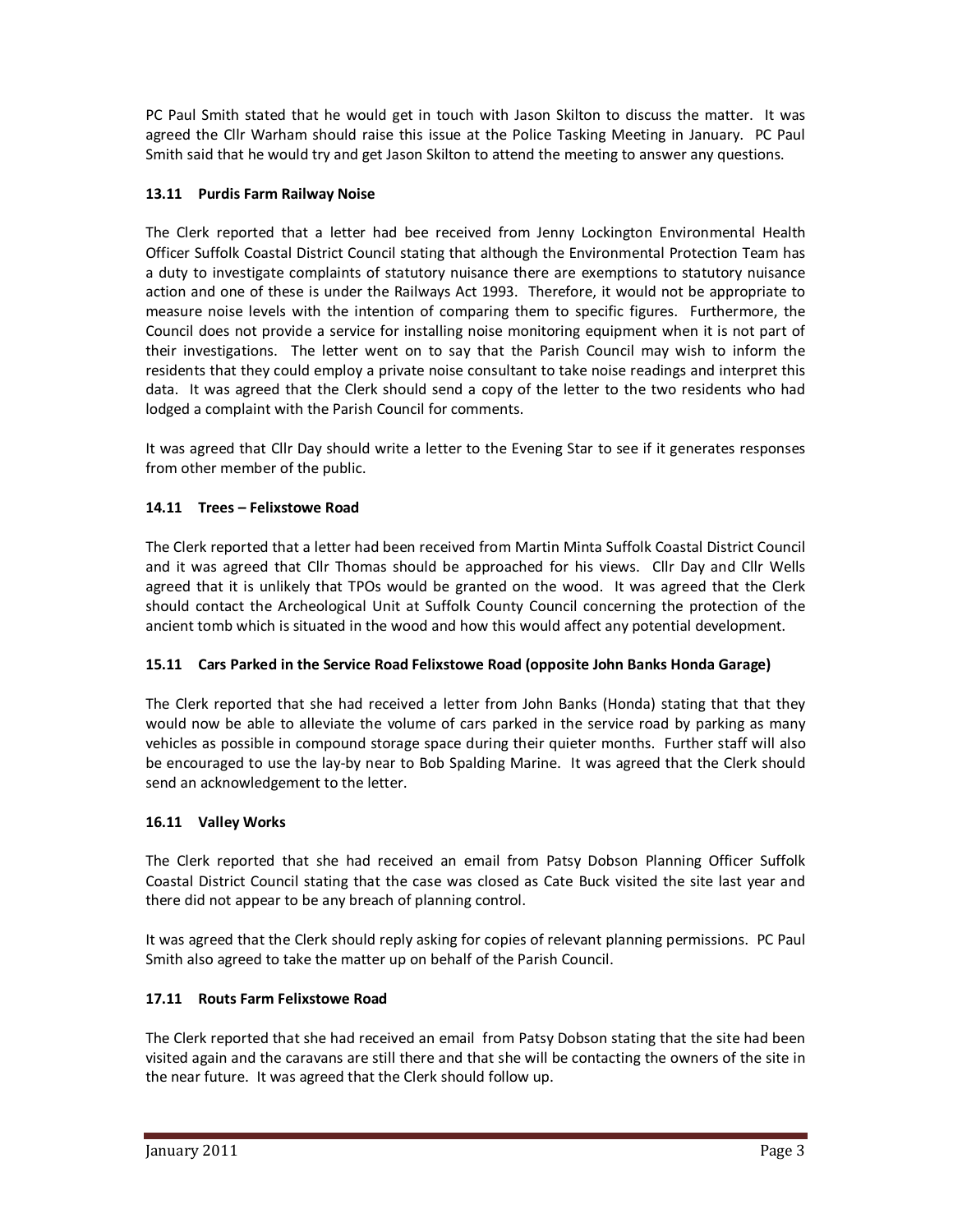## **18.11 Suffolk Coastal Local Development Framework – Consultation on the** Reviewed **Draft Core Strategy**

The Clerk reminded councillors to put forward any comments.

## **19.11 Ipswich local Development Framework: Core Strategy and Policies Development Plan Document**

The Clerk reminded councillors to put forward any comments.

#### **20.11 Parish Council Meeting Dates 2011**

The Clerk reported that she had been advised by Trinity Park Events that Wednesday, 13<sup>th</sup> April 2011 was unavailable for the Parish Council Meeting. Following discussions Cllr Warham proposed, seconded Cllr Briggs that the meeting should be held on Thursday,  $14<sup>th</sup>$  April 2011.

#### **21.11 Finance**

Income None

Expenditure Clerk's Salary and Expenses December 2010

Cllr Wells proposed, seconded Cllr Brander that the expenditure should be approved – agreed.

#### Budget 2011/2012

Councillor discussed the proposed budget and Cllr Wells proposed, seconded Cllr Brander that the Parish Council should accept the budget and the precept for 2011/2012 should be set at £4,400.00.

#### **22.11 Correspondence**

The Clerk reported that all correspondence received had been forwarded to councillors during the month.

#### **23.11 Meetings attended by councillors/clerk**

None.

## **24.11 Planning**

The Planning Committee considered the following applications:

## PC No 972

SCDC Application No: C10/3238 The Waddling Duck, Foxhall Road, Ipswich. Erection of carport.

No objection.